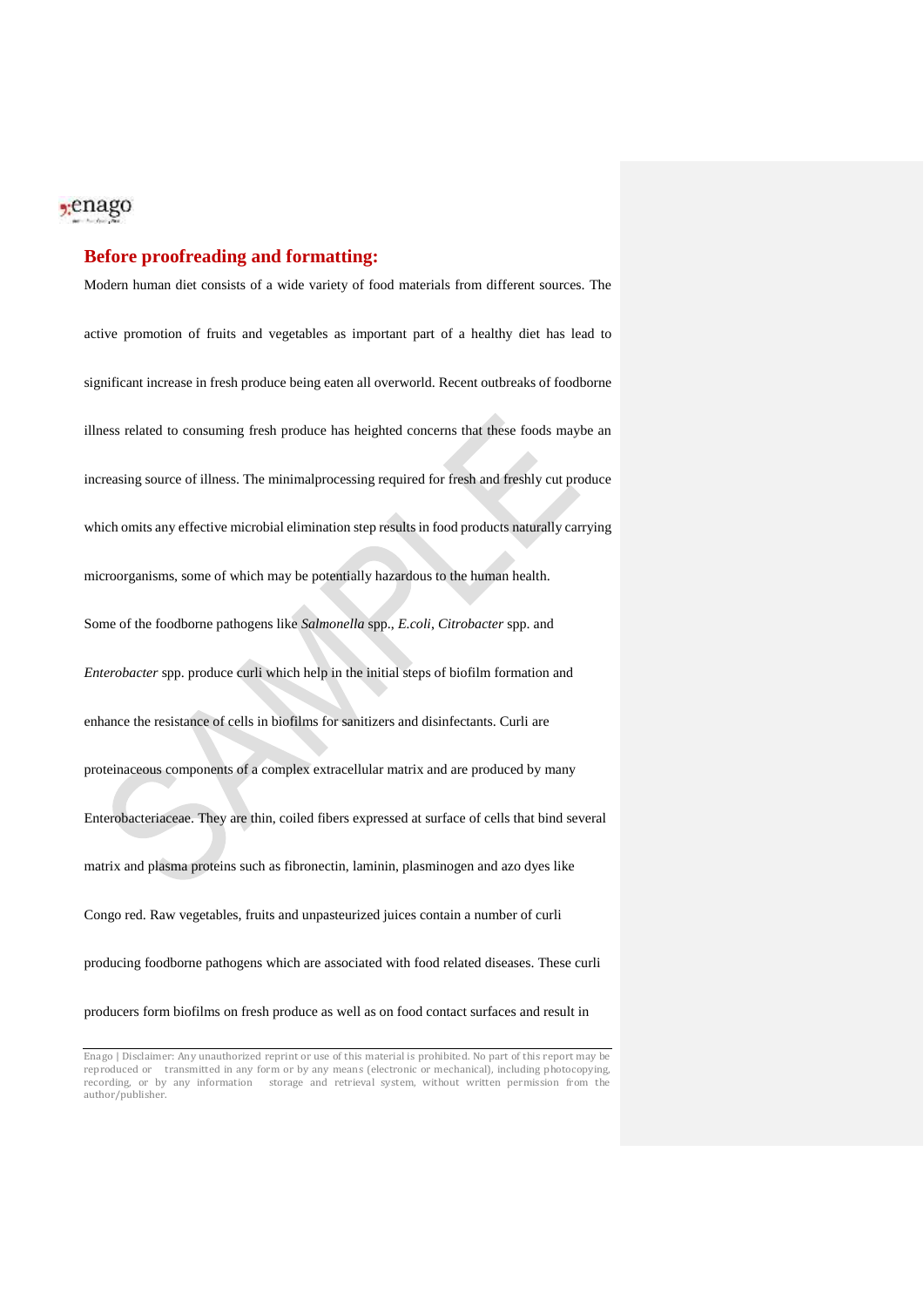## $2$ :enago

cross contamination of produce. Curli producing bacterial strains are characterized by their ability to bind Congo red which provides a simple screening method *in vitro* curli production. The Congo red binding technique has a qualitative as well as a quantitative approach. Curli producers were isolated from fresh produce and unpasteurized carrot juice using modified luria bertani medium. Curli producing organisms formed dry red rough colonies on modified LB medium, while nonproducers formed smooth white colonies.. The parameters that control curli production such as temperature and osmolarity were evaluated using the Congo red binding technique.

Enago | Disclaimer: Any unauthorized reprint or use of this material is prohibited. No part of this report may be reproduced or transmitted in any form or by any means (electronic or mechanical), including photocopying, recording, or by any information storage and retrieval system, without written permission from the author/publisher.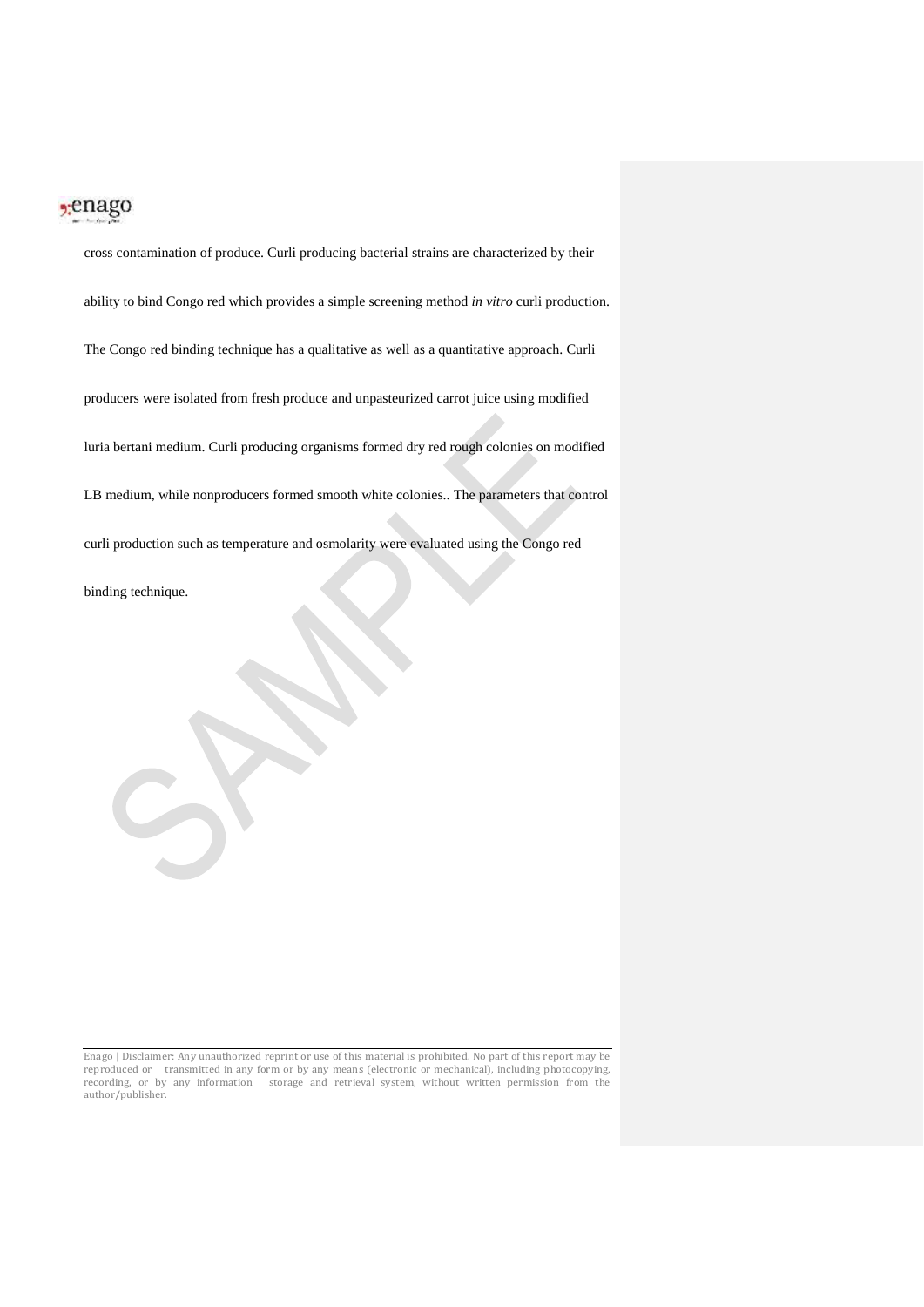### $2$ :enago

### **After proofreading and formatting:**

### **1. Introduction:**

Modern human diet consists of a wide variety of food materials from different sources. The aActive promotion of fruits and vegetables as an important part of a healthy diet has lead to a significant increase in fresh produce being eaten consumed all overworldwide. Recent outbreaks of foodborne illnesses related to consuming fresh produce consumption has have heightened concerns that these foods may be an increasing source of illness. The minimalminimum processing required for fresh and freshly cut produce, which omits any effective microbial elimination step, results in food products naturally carrying microorganisms, some of which may be potentially hazardous to the human health.

Some of the foodborne pathogens such aslike *Salmonella* spp., *Escherichia .coli, Citrobacter*<sup>2</sup> spp., and *Enterobacter* spp. produce curli, which help in the initial steps of biofilm formation and enhance the resistance of cells in biofilms for to sanitizers and disinfectants. Curli are proteinaceous components of a complex extracellular matrix and that are produced by many Enterobacteriaceae. They are thin, coiled fibers expressed at on the surface of cells that bind several matrix and plasma proteins such as fibronectin, laminin, and plasminogen and as well as azo dyes like such as Congo red. Raw vegetables, and fruits and as well as unpasteurized juices contain a number of eurli-curli-producing foodborne pathogens, which are associated with **food-**foodbornerelated diseases. These curli producers form biofilms on fresh produce as well as on food contact surfaces and result in eross-cross-contamination of produce. Curli-Curliproducing bacterial strains are characterized by their ability to bind Congo red, which provides a simple screening method for *in vitro* curli production. The Congo red binding technique has

#### **Formatted:** Line spacing: 1.5 lines

**Commented [Enago1]:** 1. New section starting on a different page

2. Line numbers added 3. Section heading added

### **Formatted:** Font: Bold

**Formatted:** Indent: Left: 0 cm, Line spacing: Exactly 30 pt, Numbered + Level: 1 + Numbering Style: 1, 2, 3, … + Start at: 1 + Alignment: Left + Aligned at: 0.63 cm + Indent at: 1.27 cm

#### **Formatted:** Font: Bold

**Formatted:** Font: Bold

#### **Formatted:** Line spacing: Exactly 30 pt

**Commented [Enago2]:** Ensuring that the subject and verb agree in number is essential for grammatical accuracy. Both the subject and verb need to be singular or both need to be plural. Here, as the subject (recent outbreaks) is plural, a plural verb has been used.

| Formatted: Justified, Line spacing: Exactly 30 pt                                                                                   |
|-------------------------------------------------------------------------------------------------------------------------------------|
| Formatted: Font: Italic                                                                                                             |
| <b>Commented [Enago3]:</b> In American English, a comma<br>(known as a serial comma) is generally used before "and" in a<br>series. |

**Formatted:** Font: Italic

**Commented [Enago4]:** A compound modifier contains 2 or more words, which act together as one adjective and are connected by hyphens. Hyphens are used with these terms so that their meaning is understood clearly.

Enago | Disclaimer: Any unauthorized reprint or use of this material is prohibited. No part of this report may be reproduced or transmitted in any form or by any means (electronic or mechanical), including photocopying, recording, or by any information storage and retrieval system, without written permission from the author/publisher.